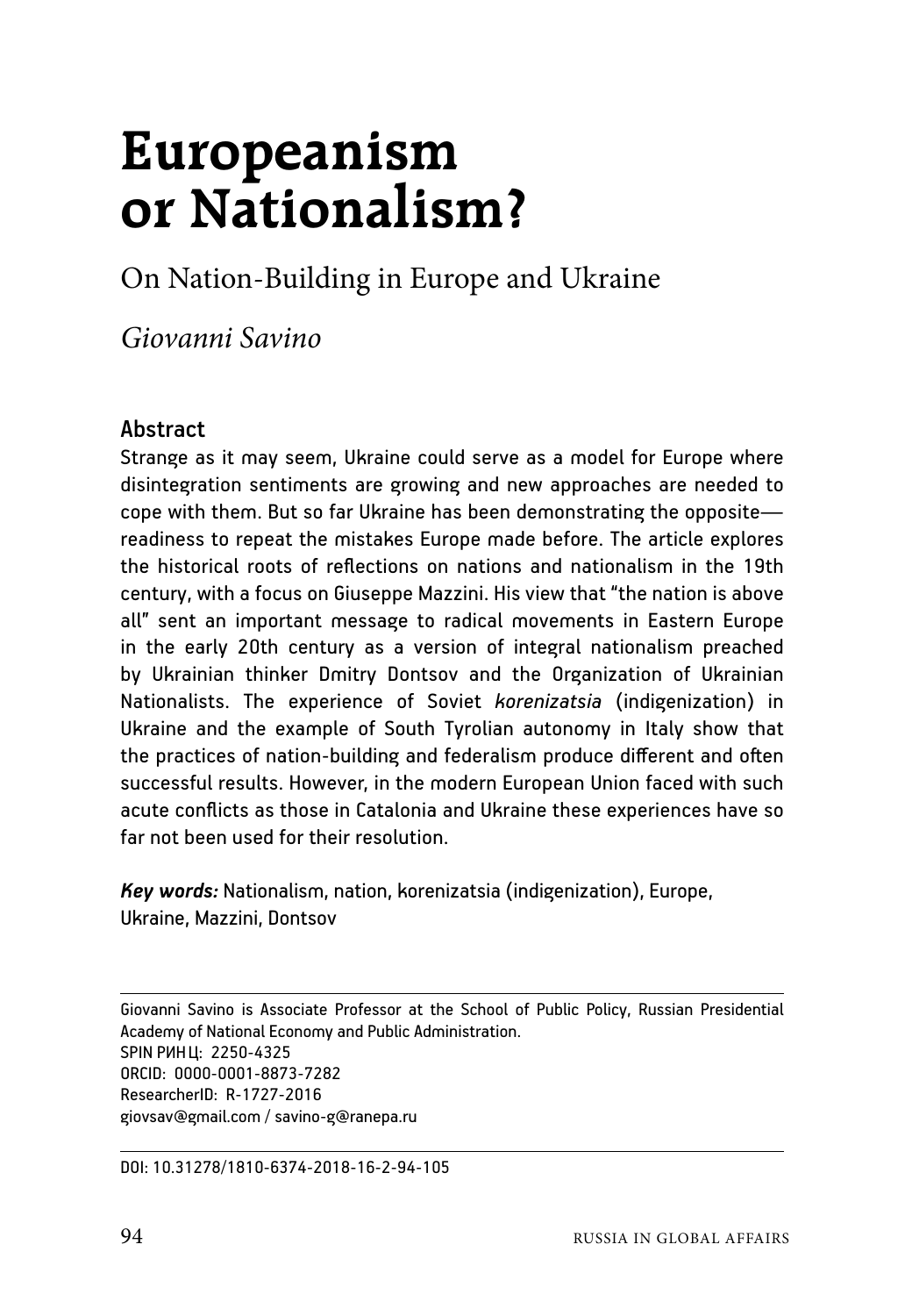Four years after the Euromaidan, interest in Ukraine has waned<br>in EU countries. Naturally, in the modern world swept daily by<br>huge flows of information and numerous events society's atten-<br>tion cannot be riveted on the sam in EU countries. Naturally, in the modern world swept daily by huge flows of information and numerous events society's attention cannot be riveted on the same facts all the time, but the EU has adopted a number of important political and economic decisions in connection with the Ukraine crisis, including sanctions against Russia.

What Europe thinks about Ukraine now and what is in store for that country in the next several decades? Where is the nation-building process going in Ukraine and how can it be studied through the lens of European experience? These questions are quite important for Ukraine and we think for Europe, too, where anti-integration tendencies are gaining momentum. The purpose of this article is to show the historical roots of the "religion of the nation" in modern Eastern Europe and analyze its consequences.

Benedict Anderson's remark that "nationness is the most universally legitimate value in the political life of our time" (Anderson, 2001) remains relevant for many countries, not only Ukraine, and identifies one of the problems facing the modern world. The question is, when and why nationalism "starts to hate" (Porter, 2000), becomes fierce, and necessitates a discussion.

#### GIUSEPPE MAZZINI'S RELIGION

Modern European states have different nation-building experiences due to different historical, social, and cultural contexts. The 19th century was a crucial period for all European national movements, with the term 'nation' taking center stage in political discourse, even though each case had its own peculiarities.

In Italy, Giuseppe Mazzini, a patriot and republican, played an important role in the nation-building process. Until his last days this brilliant theoretician remained an irreconcilable opponent of the Savoy monarchy that consolidated the country in 1861. As Italian historian Roberto Vivarelli noted in his work "Italia 1861," Mazzini's idea of a nation, where politics has turned into a religion and a nation has become part of a larger ethnic whole for the revival of mankind, prevailed in united Italy even though its authorities persecuted Mazzini. Such a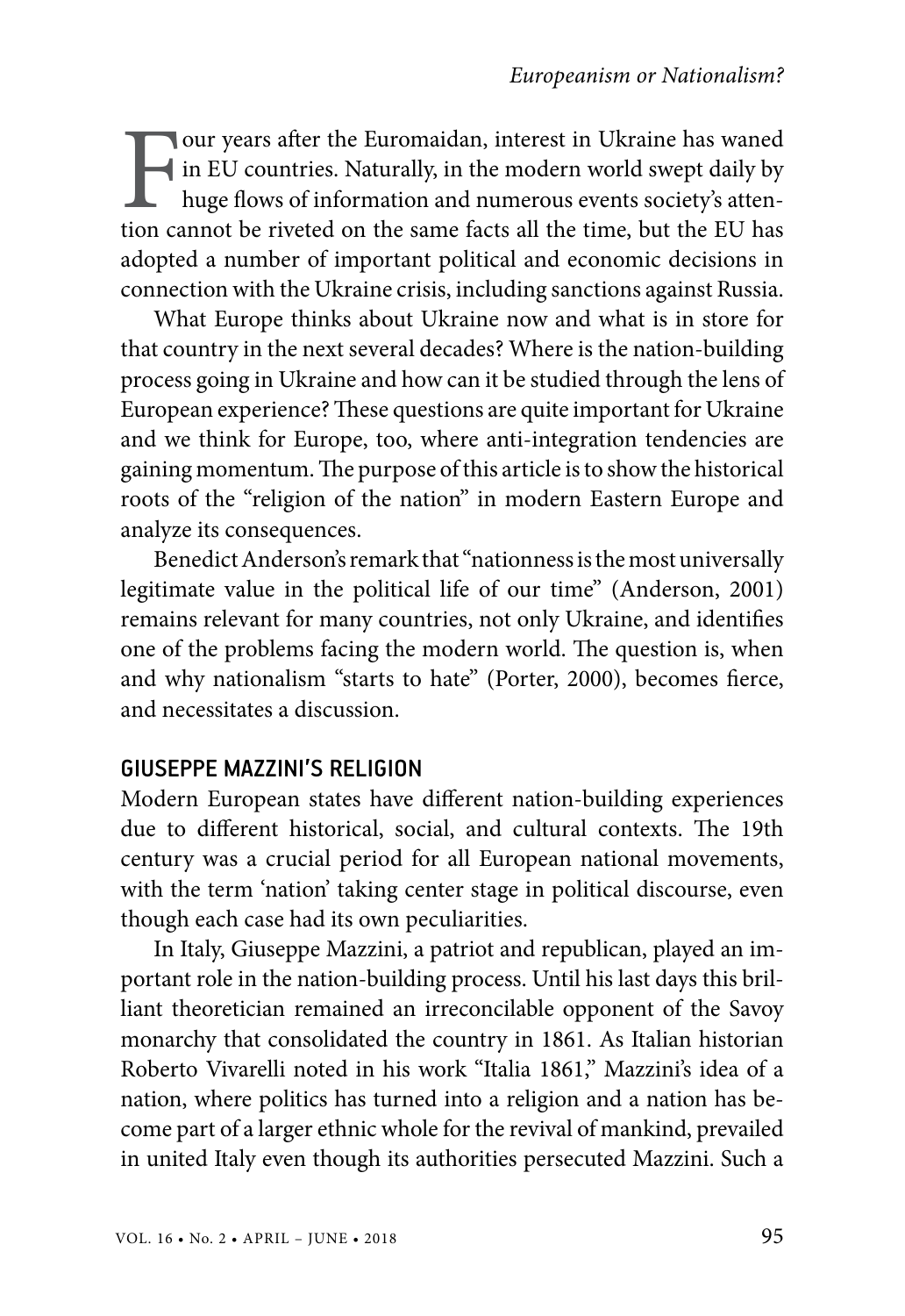#### *Giovanni Savino*

quasi-religious outlook provided the basis for a theory that regarded a nation state as an organic whole which is above everybody and everything else. Mazzini wrote in 1871 that a nation was not a mere territory that would become stronger by expanding, or an agglomeration of people who spoke the same language and lived under the rule of one leader, but an organic whole in terms of tasks and qualities, alive with its own faith and tradition, strong and distinct from others due to its special ability to complete a secondary mission cursorily related to the universal one (Mazzini, Recchia and Urbinati, 2016).

Simon Levis Sullam believes that Mazzini's views provided the basis for "the religion of the nation." In his opinion, Mazzini was the first to have tried to transform nationalism into a system of convictions and beliefs that could encompass the entire political space until a new national community was formed (Levis Sullam, 2015). This sacralization of the nation also has its roots in Mazzini's relationship with members of the Polish national movement of the 1830s. The Messianic perception of Poland as a martyr of Europe played a fundamental role in founding the religion of the nation.

Mazzini also formulated the notion of 'duty' (*dovere*) to the nation. In his work "The Duties of Man" (*Dei dоveri dell'uоmо*), he proves that the priority task of the state is to cultivate in its citizens the sense of duty that will lead to continuous self-perfection in virtue, readiness to sacrifice oneself, and actual strength of mind. This doctrine has no room for a free choice or democracy. It is not accidental that Mazzini opposed the French Revolution as harmful. Socialist intellectual Alessandro Levi argues that Mazzini did not theorize but looked for a new authority rather than new freedoms. The specific nature of his political philosophy stems not from the doctrine of law or individual guarantees against political and religious power but, on the contrary, from the passionate and continuous search for the principle that stands above this law.

Mazzini's nation is not an elite society of citizens, nor is it a source of sovereign power as Emmanuel Joseph Sieyes suggested. It is because of his proclivity for authoritarianism that Mazzini's ideas were generally viewed as a harbinger of fascism. Giovanni Gentile, the leading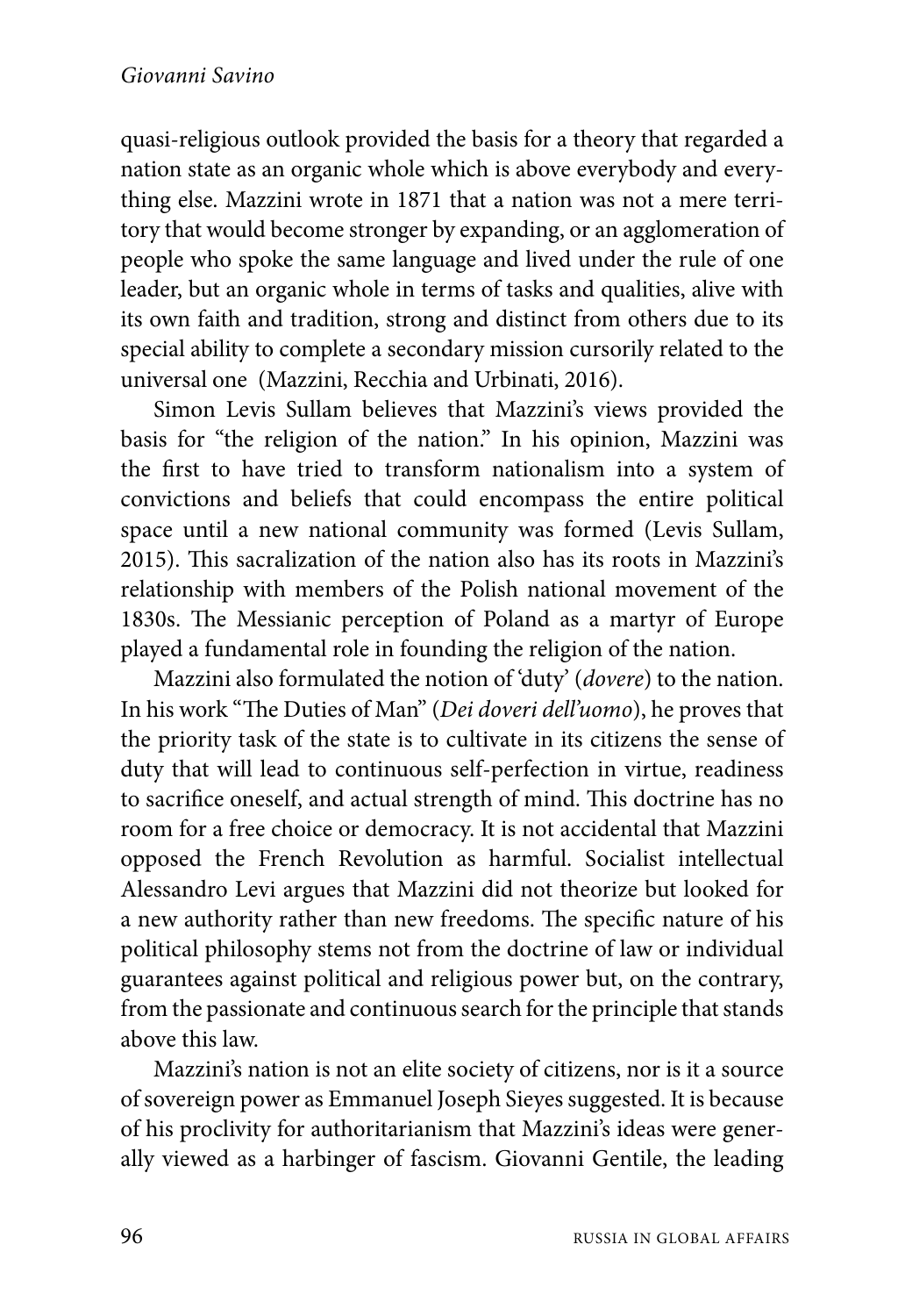philosopher of the Mussolini regime, regarded him as the greatest and true prophet of *Risorgimento*. It was this fascist philosopher who noted that the sacralization of a nation was the reason for the glorification of the state (Levis Sullam, 2015).

Mazzini's ideals suggested a hypothesis of European, Christian brotherhood, which was a far cry from the reality of fascist politics in the 1930s-1940s. But the idea of international brotherhood contained an element of competition between nations. This is reflected in Mazzini's article "Italy and Poland" where he says that the Poles' task in united Germany and restored Hungary was to free the north and spread civilization (*incivilire*) among Slavic peoples.

A special place in Mazzini's outlook was occupied by Catholic and martyr nations, signifying a sort of acceptance of the old *antemurale Christianitatis* (the stronghold of Christianity). Other Slavic peoples remained "savage" in wait for civilization, the main idea of which can be called (West-)Eurocentric. We can view the *antemurale* as mutatis mutandis, as was often the case in the 20th (and 21st) century.

## EASTERN EUROPE, UKRAINE, AND WHEN NATIONALISM STARTS TO HATE

Italy was not an integral state for a long time and for this reason had regional and other differences, which still remain in its dialects and languages. And yet, a new, united, state could only exist as one, single nation in blood and speech, as Italian poet and novelist Alessandro Manzoni wrote in his ode "March 1821." But this motto could not provide Italian society in the post-unitary state with a stable and democratic way of development for all social strata and groups. Faith in a united and indivisible nation caused the southern issue (*questione meridionale*), that is, the problem of development and quality of life in southern regions, and barred whole categories of nationals from participating in the state-building efforts. These divisions were among major factors behind the Italian system crisis and the victory of fascism in 1922.

What does all this have to do with Eastern Europe and Ukraine? The point is that both the religion of the nation and the monoethnic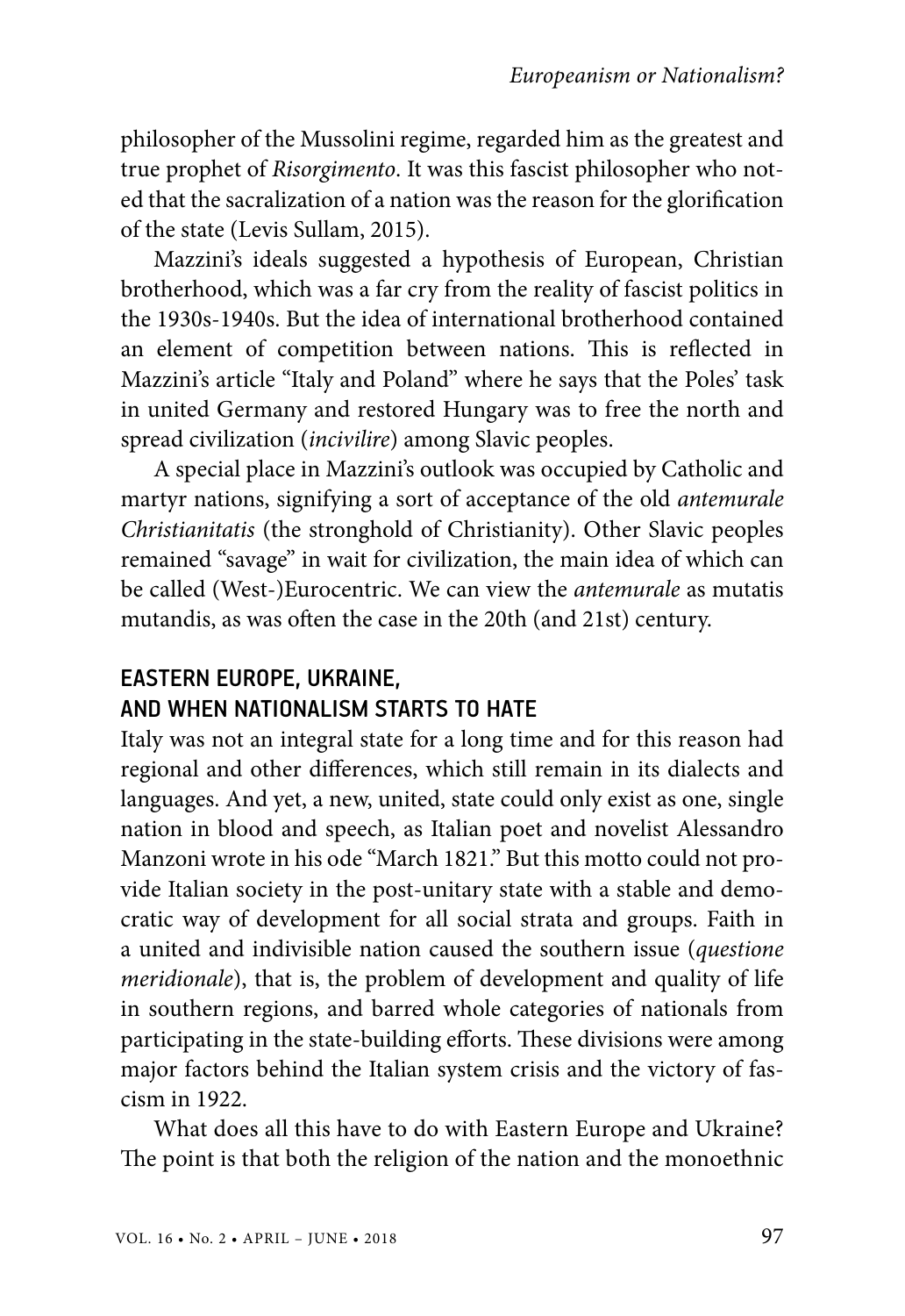model were actively used, and still are used, for nation-building purposes. Dutch sociologist Paul Blokker described this as "meeting the West." One the one hand, it made it possible to accept the ideas that upheld openness in a traditional society and such related notions as progress, rationalism, tolerance, and democracy. But these notions were not the only ones that had come from the West: nationalism also had a significant influence on local intellectuals. There also was "romantic" nationalism which hardly had anything in common with liberal views about the nation. Having absorbed these ideas, they began to view "self-understanding" and self-identity as the basis of historical conscience. As a result, traditional society's calls for openness, on the contrary, made society clam up around the idea of national community.

British historian and diplomat (from a Jewish family in Galicia) Lewis Namier drew an analogy with Ulster in Ireland (Mazzini, 1861) in order to explain the multiethnic and multi-confessional composition of Eastern Europe where the nationalities question cannot be considered solved despite two centuries of different and horrible conflicts. The presence of ethnic minorities in all states in the region is a fact of life and approaches similar to Mazzini's religion of the nation only complicated peaceful resolution of disagreements. Failure to acknowledge the multiethnic composition of the region after World War I caused a deep crisis in Poland, where conflicts with ethnic minorities started immediately after the restoration of the state in 1918. The idea of turning Ukrainians, Byelorussians and Lithuanians into Poles, often by limiting their rights, prevailed in Polish society. As American historian Aviel Roshwald has noted, these ideas of eternal historical borders of a territory (he calls them frozen moments) were central to post-war Poland's policy (Roshwald, 2005).

British Prime Minister David Llyod George commented on ethnic disagreements in Eastern Europe by saying that great powers had liberated the Poles, Czechoslovaks, and Yugoslavs, and having come from a small nation himself, he felt the deepest appreciation for nations struggling for their independence, but felt despair when he saw that they were more imperialistic than the great nations were. The League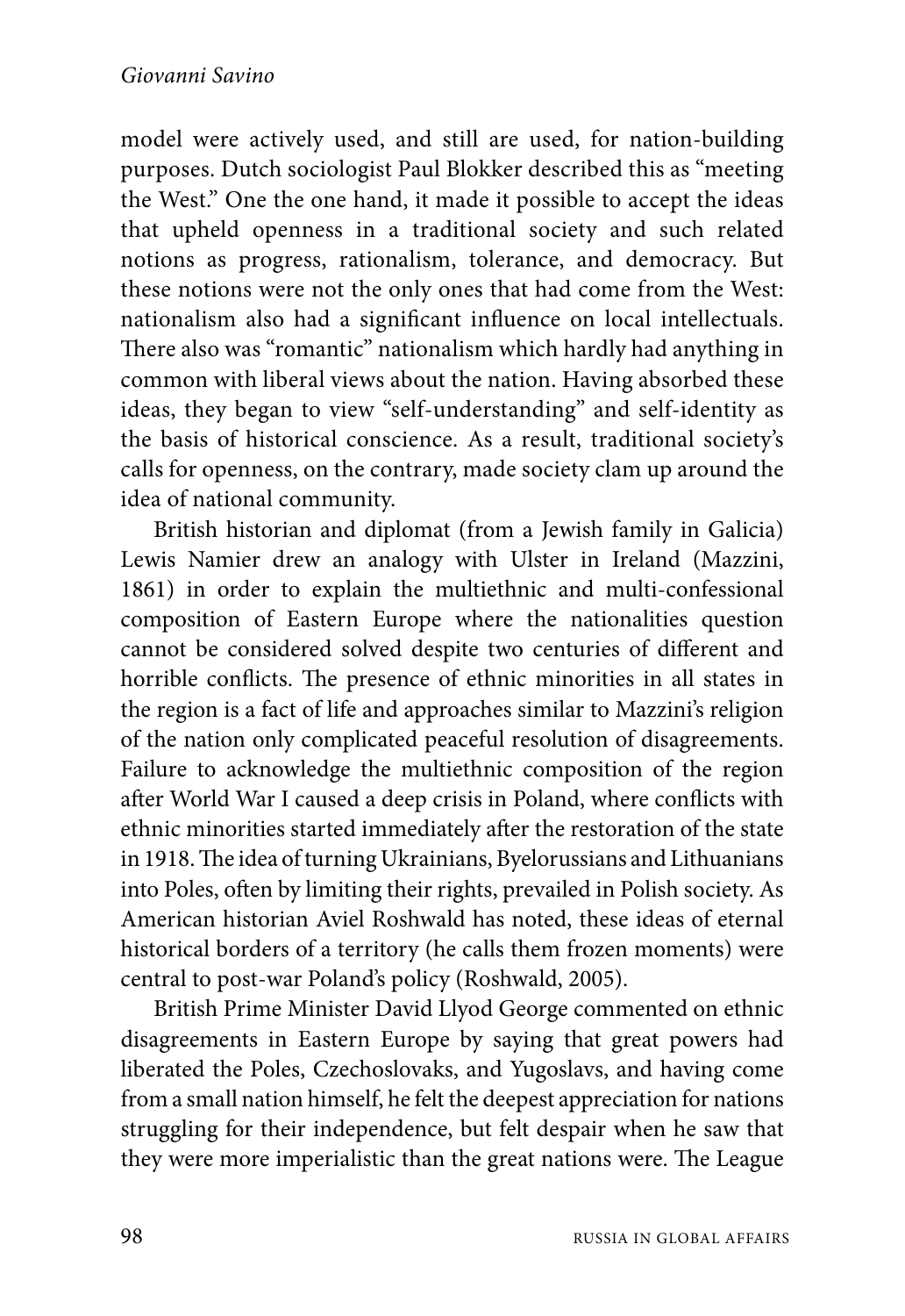of Nation' efforts to address the issue of ethnic minorities in Eastern Europe proved futile, and the rise of nationalism in the 1930s was one of the main reasons for the tragedies of World War II.

Mazzini, romanticism, and the religion of the nation—ideas originating in the West—revealed their dark sides in Eastern Europe. Another historical experience—the emergence and development of fascism in Italy (followed by National Socialism in Germany) affected the evolvement of integral nationalism. Dmitry Dontsov, a leading intellectual and political advocate of the Ukrainian national movement, stated the tasks of integral nationalism. They served as the main guiding principles in building a new "cleansed" society amid the growing conflict between the Poles and Ukrainians as ethnic communities became increasingly self-isolated. Dontsov's version of integral nationalism is still quite relevant for understanding why the tendency towards assimilation of "aliens" and hatred for them still exist in present-day Ukraine.

The policy of *korenizatsia* to strengthen Ukrainian identity in the Ukrainian Soviet Socialist Republic was quite popular among people in the 1920s. The principle of affirmative action, closely studied by Terry Martin, was at work. For example, while Donstov viewed Soviet power as a reincarnation of Russian imperialism, Ukraine was opening schools and institutes where the teaching was conducted in Ukrainian. The Ukrainian language became not only a subject of discussion among Bolsheviks in the region but a means of training a new generation of leaders (Martin, 2002). It was not just a linguistic but a cultural issue as borne out by the use of patriotic poet Taras Shevchenko's personality as a prophet of the new Soviet Ukraine. But such nation-building experiments in the Soviet Union, sometimes not without utopianism, did not follow the principles of integral nationalism but defied the distinctive and sacred nature of the nation. The *korenizatsia* project left no chance for the supremacy of one nation over another, and Dontsov's followers could hardly like this.

The Ukrainian ideologist, who in his young years was a socialdemocratic activist, regarded the struggle against Russia and Russianness not only as the main goal of the Ukrainian national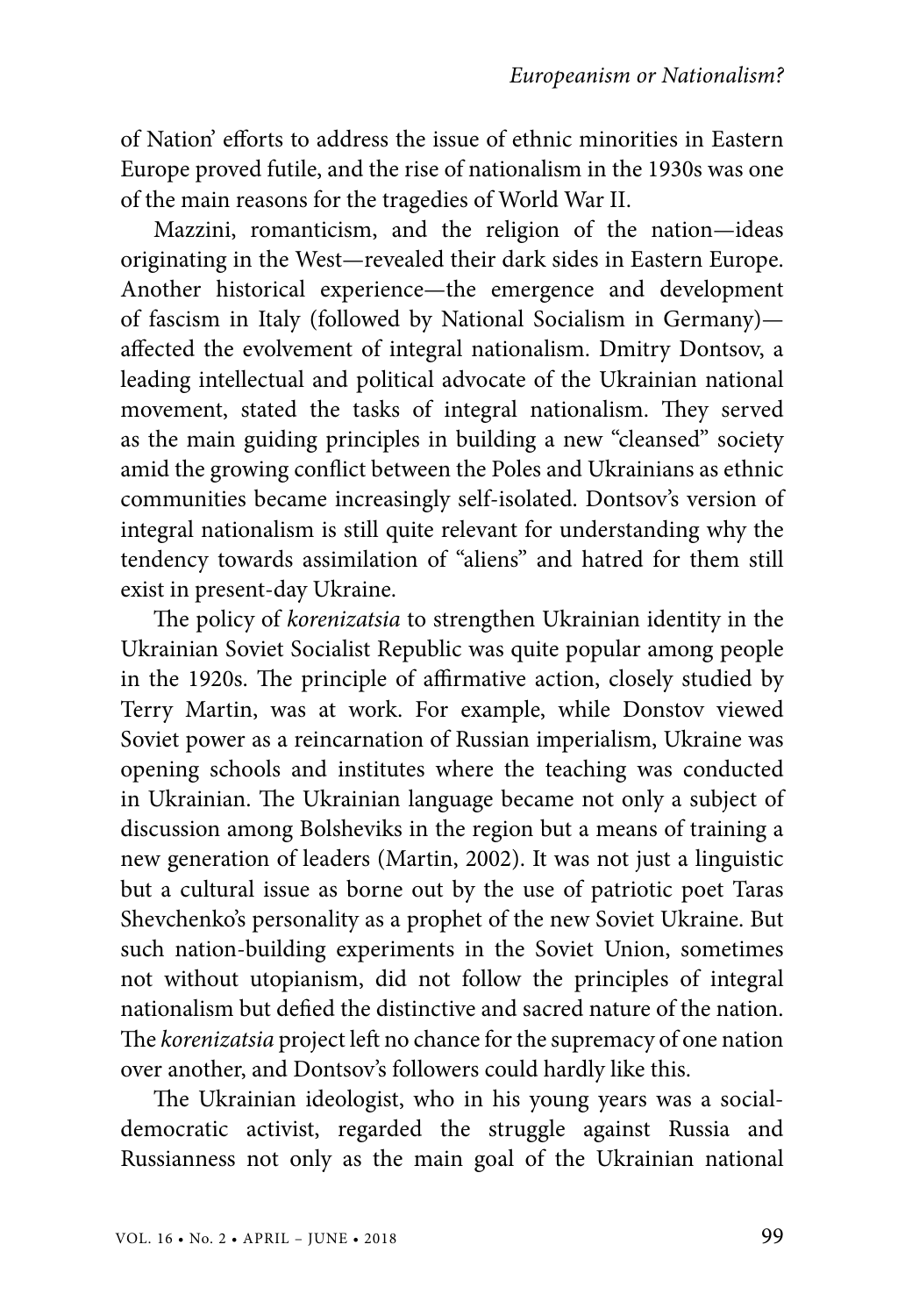movement, but, as Alexander Zaitsev has noted, as "a collective ideal or national idea of the Ukrainian people" (Zaitsev, 2011).

While briefly expounding on the basic principles of this ideal, Dontsov says that "this position is dictated by our historical traditions, our geographical location and the special historical role we are destined to play." Donstov knew about intellectual projects of German ultraright ideologists such as Karl Haushofer, who regarded geographical determinism (and social Darwinism) as forces that determined the aggressive interpretation of geopolitics. Dontsov considered Ukraine's geographical position the main factor of its anti-Russian stance, which turned it into "a theater of constant struggle, political and cultural, between two worlds: Byzantine-Tatar-Moscow and Roman-European. It has fallen off the latter politically but has never lost touch with it culturally."

Strange as it may seem, Donstov saw Ukraine as part of Europe and its frontier (not periphery). If we take the European Union, whose current values reportedly underlie the Ukrainian project, Dontsov's ideas appear to be far from reality; his words that "unity with Europe under any circumstances and at any cost is a categorical imperative of our foreign policy" remind one of another project, namely the New European Order, an idea that appeared in the rhetoric of Italian and especially Germany fascists in the 1930s. Ultra-radical integral nationalism is not at odds with the European intellectual tradition. Dontsov presented his anti-Russian positions (not only anti-Soviet but anti-Russian) as one of the palingenetic motives behind the Ukrainian national cause.

The reality of World War II showed that the idea of nation-building where the nation and race are placed above everything else ruins millions of lives. The sacralization of the nation eventually destroyed Eastern Europe; national fanaticism was ready to fight and kill in pursuit of its own purposes even before the war. Proof of that can be found in the Ten Commandments of the Ukrainian Nationalist and some other publications issued in the 1930s. For example, Section 12 in the "44 Rules of Life for the Ukrainian Nationalist" says: "You should know that it is better to honor God with the help of the Nation and in the name of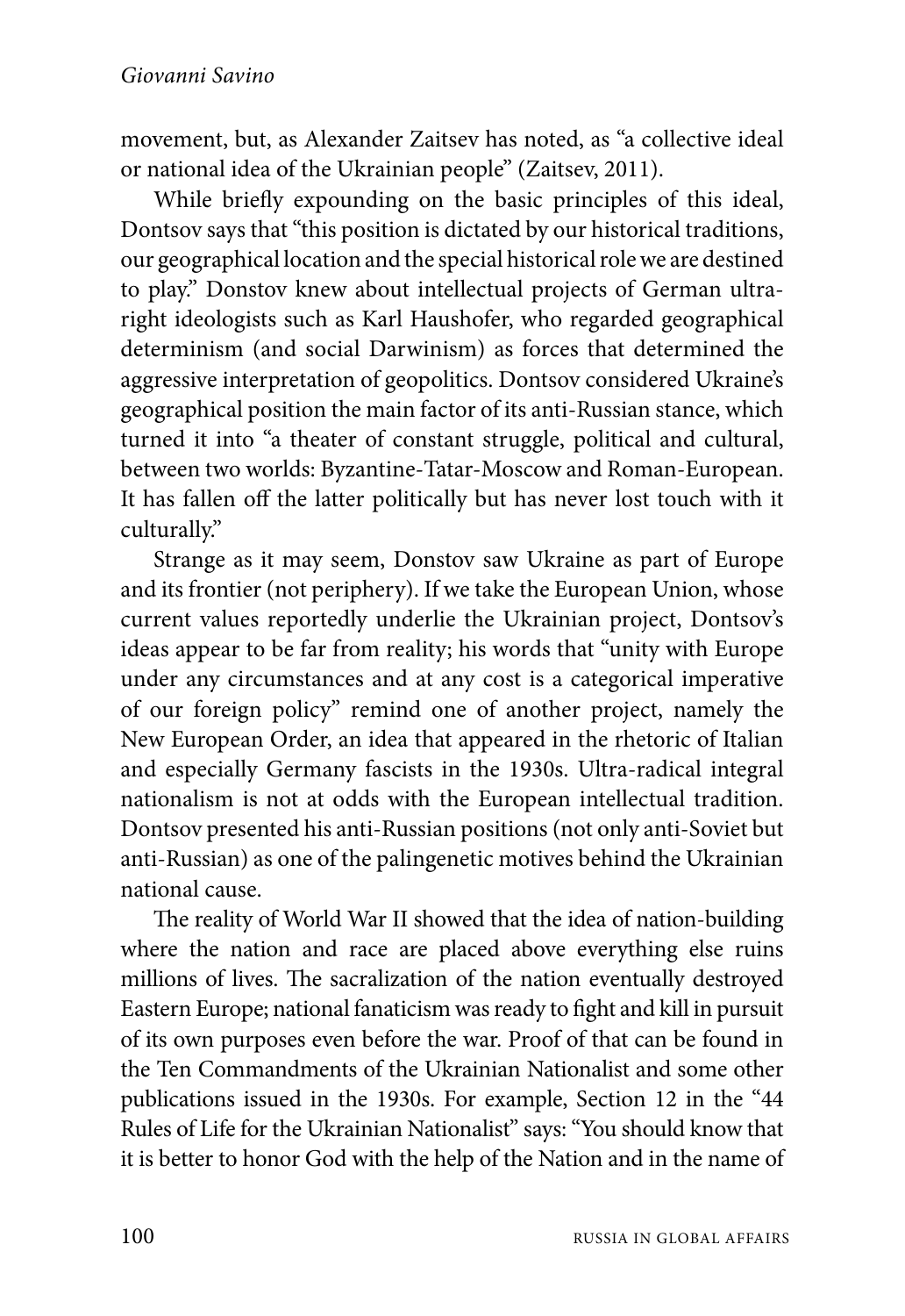the Nation through virtuous love for Ukraine and the harsh morality of the fighter and creator of free state life" (Kostyrko, 2009).

## FEDERALISM, EUROPEANISM, AND NATION-BUILDING: WHAT ARE THE LESSONS?

In 1990, immediately after the fall of the Berlin Wall, quite unexpected for many Sovietologists, and the rapid disintegration of the Soviet Union, a book was published, which claimed to explain events that had constituted the foundation of the superpower for a brief period of time. "The Soviet Disunion" was translated into many languages. Its authors—*Radio Liberty* journalists Bogdan Nahaylo and Victor Swoboda—stated that ethnic contradictions had ruined the Soviet experience (Nahaylo and Svoboda, 1990). True, the nationalities issue and ethnic conflicts played a big role in the late Soviet period, but the authors of the book failed to notice what American historian Richard Pipes had said in 1954 in his work "The Fоrmatiоn оf the Sоviet Uniоn." He analyzed the complex and heterogeneous process of the Soviet Union's formation, paying much attention to ethnic republics. Pipes stressed that the possibility to secede from the Soviet Union could have provoked sharp and unexpected turns (Pipes, 1954). For some reason this aspect of the Soviet experience was rarely studied thoroughly enough. All discussions on the Soviet Union often boiled down to the conclusion that the system was monolithic. While there are several hundred works explaining in detail the heterogeneous and diverse nature of the Soviet Union (and the Russian Empire), Soviet "federalism" was not discussed for quite a long time. Clearly, the term 'federalism' should be used very carefully to explain Soviet realities, but it is worth mentioning that at certain points during the 70-yearlong Soviet experiment some of its practices and theories could be described as federal.

Apart from *korenizatsia* in the 1920s-1930s, there were also other experiences, especially those connected with the interests of local elites. The creation of local ethnic councils in cities and villages, the introduction of alphabets and grammars, and measures to encourage the development of ethnic cultures—all this happened in the 1920s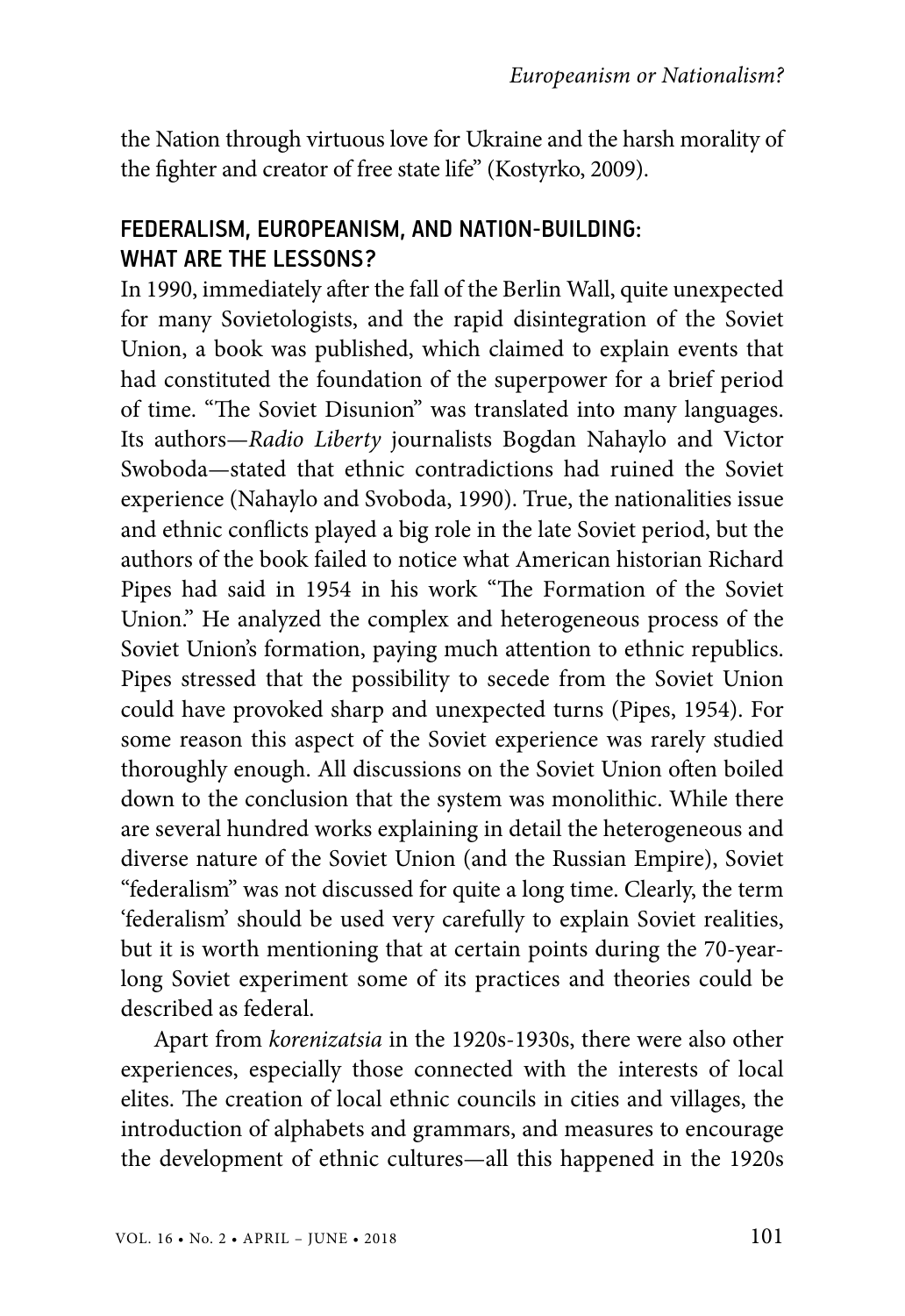when constant and fierce interethnic conflicts were raging in many European countries. In Soviet Byelorussia there were 93 ethnic councils (40 Polish, 24 Jewish, 15 Russian, six Ukrainian, five Latvian, two German, and one Lithuanian) in 1933. At the same time Poland was carrying out so-called pacification which left no room for the autonomy of ethnic minorities.

Even today countries where full rights of ethnic minorities have become part of official and social life lack experience similar to the Soviet *korenizatsia*. And yet some experiments have proved successful. For example, the German-speaking population in Italy's South Tyrol has broad rights on its territory; public servants in Bolzano are required to speak German; and all tax payments go to the regional budget. There is a similar system for the French-speaking population in Valle d'Aosta, but the South Tyrolian experience is much more interesting as it provides an effective way to resolve an acute interethnic conflict. After World War I the Kingdom of Italy acquired not only the Trentino territories, where the majority of people spoke Italian, but also South Tyrol, historically dominated by German culture. Accelerated Italianization started in 1919, but the official policy towards ethnic minorities became more violent and extremist when Mussolini came to power. After the *Anschluss*, Hitler and Mussolini struck a deal to "repatriate" thousands of South Tyrolians who had left their native land and moved to Germany.

This process stopped after 1943 when Berlin took the entire Alpine region under its direct control. Rome and Vienna unsuccessfully negotiated the status of the region after the war, and armed groups of South Tyrolian activists responded to Italy's repressive policy with terrorist acts, which exacerbated the Carabinieri's unlawful actions and at the same time attracted public attention to the conflict. In 1972, an agreement was signed to grant Bolzano a special status. This autonomy is so dear to South Tyrolians that when in 2017 Austria's new foreign minister of the right-wing Freedom Party promised to issue Austrian passports to the region's residents, there was no reaction from them whatsoever.

It would be wrong to think that the Italian authorities' policy has always been so prudent and sensitive to ethnic issues. For example,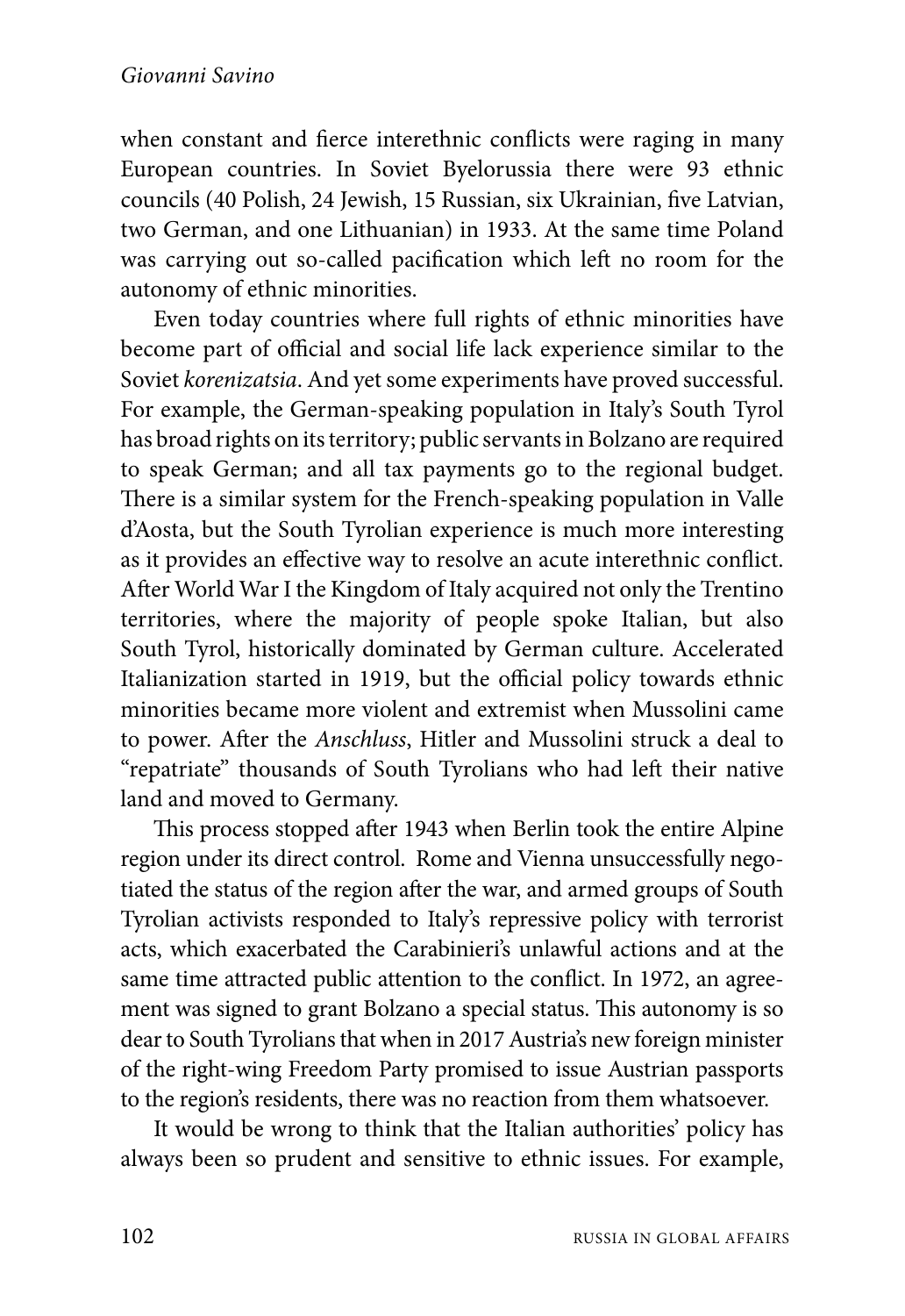the Slovenian minority in Friuli-Venezia Giulia was discriminated against, but the experience of South Tyrol (and Valle d'Aosta) shows that bloodshed and armed conflicts can be avoided. Compromises should not be idealized, of course, for they do not always work, as we can see in today's Spain. The history of the Catalonian movement for independence exposed the Spanish government's weakness in the search for a political and civil response to the crisis. It is all the more surprising, therefore, that the European Union, which always closely watches the rights of ethnic minorities and their violations, did not pay enough attention to the Catalonian issue.

Brussels always shows its weakness and reluctance to interfere when it comes to ethnic conflicts in Europe. When Yugoslavia was falling apart, the European Union did nothing, leaving the Balkans to Washington, as Mark Mazower has noted (Mazower, 2009). In Ukraine, Brussels went no further than issuing a welcoming comment through Gianni Pittella, an Italian MEP of the Democratic Party and Vice-President of the European Parliament, but has stayed away from the Minsk process ever since.

The EU's role appears to be quite dangerous for Ukraine as Brussels' detachment from the conflict in Donbass can be interpreted either as its full support for Kiev or as a complete lack of interest in the future of that country. Ukraine has signed several cooperation agreements with the EU, which allow Ukrainians to stay in EU countries for up to 90 days without a visa, but what's next? What kind of relations does Europe want to establish with Ukraine? While one can understand (but not justify) why none of the European leaders and officials has considered the Soviet experience of indigenization, which proved quite successful in Ukraine, as a possible way to resolve the conflict in Donbass, it is not quite clear why the "South Tyrolian scenario" cannot be offered to the ethnic minorities in Ukraine (apart from the Russian-speaking population, there are Hungarians, Poles, Romanians, Ruthenians, and Czechs living in Western Ukraine). It could guarantee the future of Ukraine as a state for all citizens, where people could feel proud for the success of their fellow countrymen in much the same way Italians do when South Tyrolian athletes win winter sport competitions. No one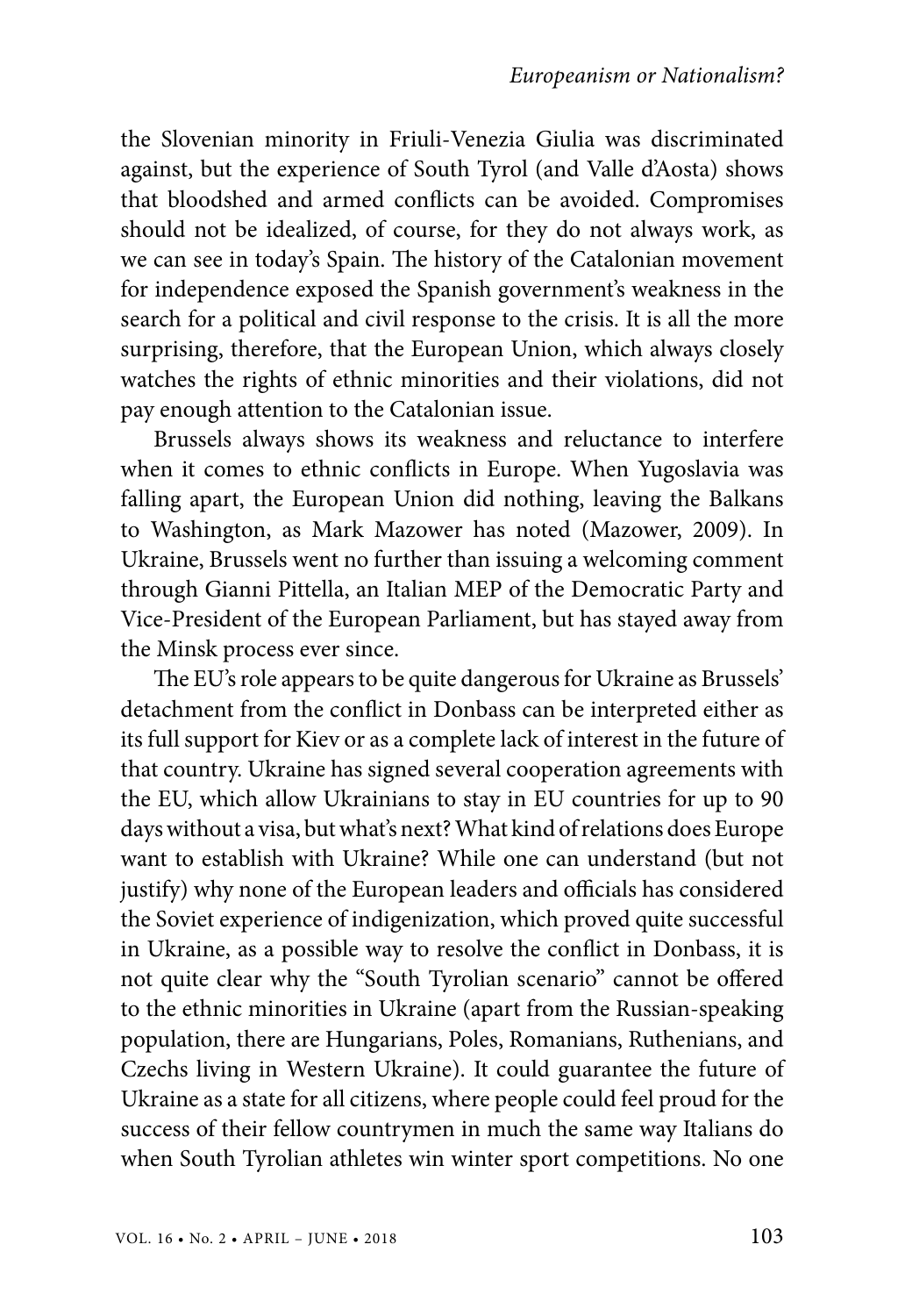ever mentions the fact that an athlete speaks Italian with an accent. This scenario in Ukraine would also mean a calm future for the European Union itself and especially its Eastern European members, with Kiev becoming not a wall but a bridge linking the continent.

There is some "Europeanism of the masses" which differs significantly from Brussels' rituals and views. This type of Europeanism is democratic and opposes xenophobia (surprisingly, after several decades when the word "nationalism" meant death and bloodshed, there are now movements which view a nation as a civil community). Interestingly, when national movements in Scotland and Catalonia demanded independence in 2014 and 2017, they considered themselves part of not just Europe but of the European Union. No one in Catalonia planned to ban Spanish. The referendum in Scotland was conducted in English, and the Scottish National Party uses English as its working language.

"History teaches, but it has no pupils," Italian intellectual Antonio Gramsci wrote more than eighty years ago. There are many problems in the European project such as the issue of memory of the 20th century, and the Ukraine crisis has only made them more acute. It may sound strange, but Ukraine could serve as a model for Europe where disintegration sentiments are growing and new approaches are needed to cope with them. But so far Ukraine has been showing the opposite—readiness to repeat the mistakes Europe made before.

## References

Anderson, B., 2001. *Voobrazhaemye soobshchestva: razmyshleniia ob istokakh i rasprostranenii natsionalizma.* Moscow: Kuchkovo Pole.

Gentile, G., Cavallera, H.A., 1990. *Opere complete di Giovanni Gentile.* Firenze: Le lettere.

Kostyrko, S., 2009. Stalkivaias' s modernizatsiey: otkrytost' i zakrytost' drugoĭ Evropy. *NLО*, 100 [online]. Available at: <magazines.russ.ru/nlo/2009/100/ po3.html> [Accessed 17 April 2018].